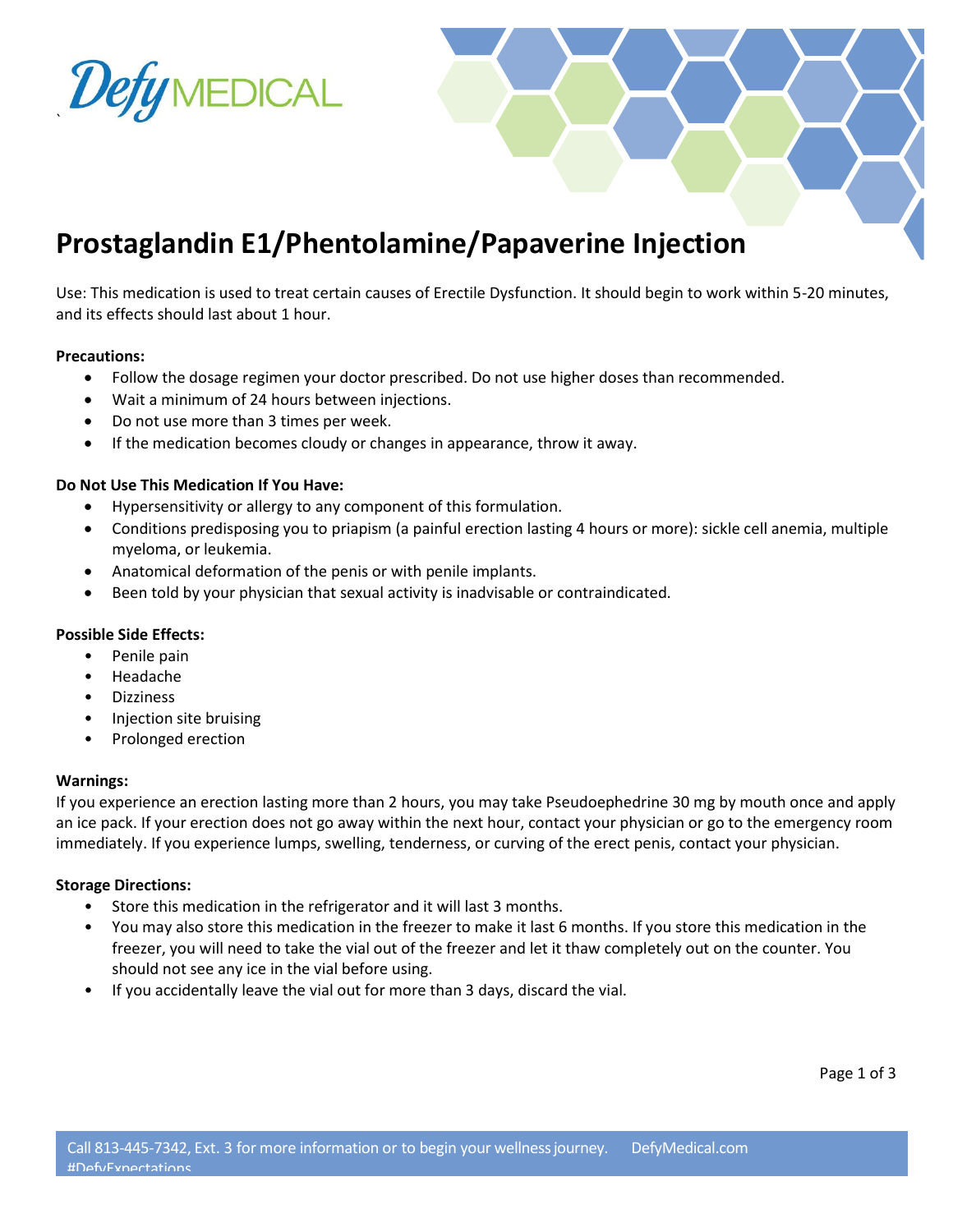# DefyMEDICAL

`

## **Prostaglandin E1/Phentolamine/Papaverine Injection**



### **Directions for Use:**

- 1. Gather the materials you will need and place them on a table near the chair or bed where you will be sitting down: your medication vial, syringes, and alcohol swabs.
- 2. Wash hands with soap and water and then dry.
- 3. Open the alcohol swab and wipe the top of the vial. Allow the top to air dry.
- 4. Remove the syringe from its protective packaging.
- 5. Attach a needle if there is not already one.
- 6. While holding the syringe horizontally, pull the needle cover straight off and put it on the table.
- 7. Draw up an amount of air into the syringe equal to the amount of medication you will be drawing up. Insert the needle straight down into the rubber stopper of the vial and push in the air.
- 8. Turn the bottle and syringe upside down. Draw up the recommended dosage into the syringe. Tap the syringe gently and push the plunger to remove air bubbles.
- 9. Place the bottle and syringe right side up on the table. Gently remove the syringe from the vial and recap the needle.
- 10. Replace the needle with a fresh one.
- 11. You should be sitting upright or slightly reclined when performing the injection. You will be injecting this medication into the corpora cavernosa, the spongy tissue on the sides of the penis.
- 12. Choose an injection site on the side of the shaft of the penis (shaded area shown in the picture), in the first one-half area closest to the base of the penis. AVOID VISIBLE BLOOD VESSELS.